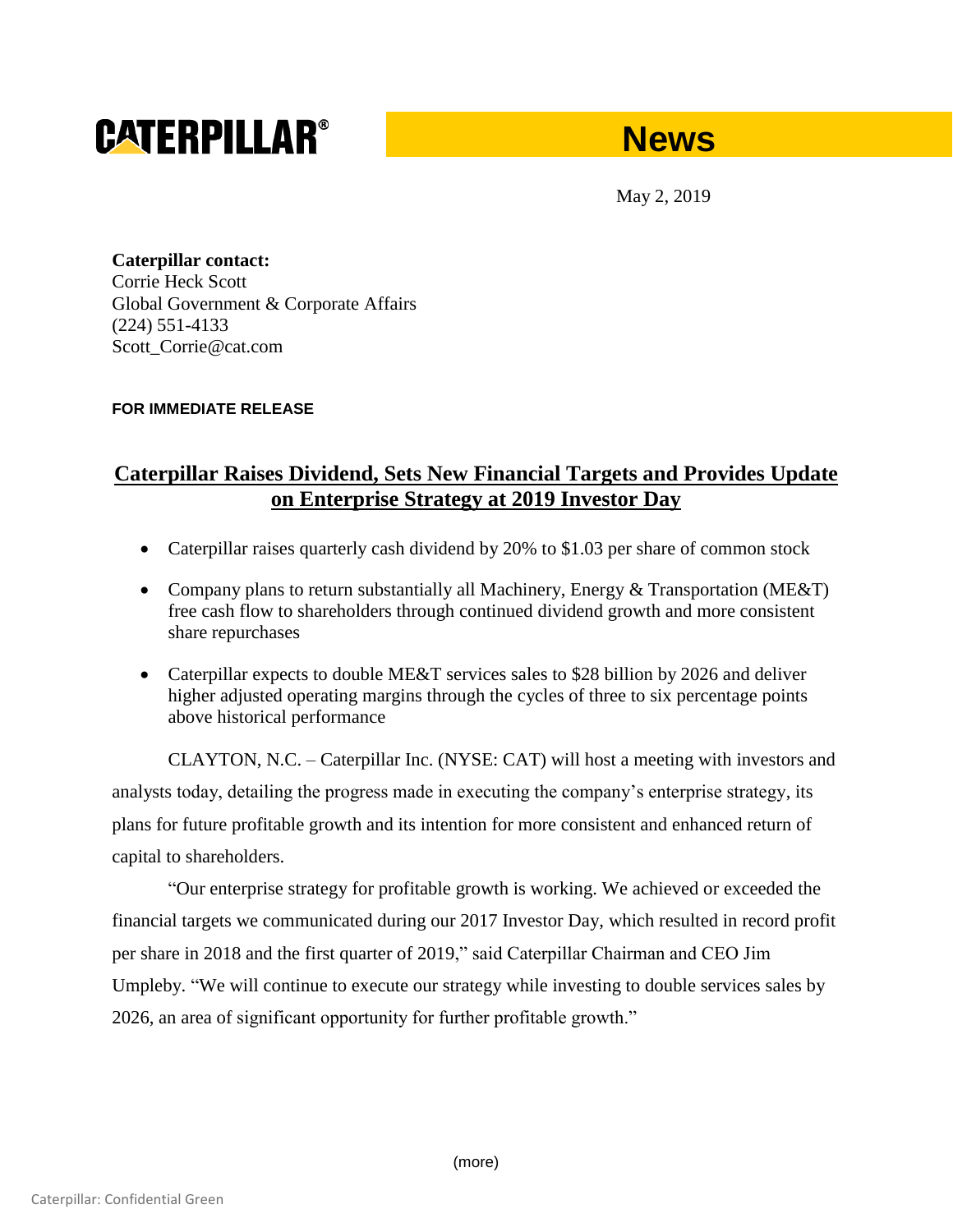#### **Strategy Driving Improved Profitability, New Margin Targets**

Caterpillar has significantly improved its financial performance over the course of the last two years. On about \$55 billion of sales in 2014, Caterpillar's adjusted operating margin performance was 11%. At the 2017 Investor Day, Caterpillar targeted improving adjusted operating margin by 2% to 5% the next time sales returned to that level. In 2018, Caterpillar sales and revenues were again about \$55 billion and its adjusted operating margin of 16% was at the top end of the targeted improvement range. The company is now targeting future adjusted operating margins through the cycles of three to six percentage points above historical performance from 2010 to 2016.

Caterpillar attributes much of its improved profitability, as well as its confidence to achieve future targets, to the execution of its enterprise strategy for profitable growth through operational excellence and investing in expanded offerings and services. These investments are guided by the Operating and Execution Model, which helps the company allocate resources to the products and services that generate the greatest returns. With the success of the company's strategy execution, strong cash flow generation and its commitment to maintaining a competitive and flexible cost structure, Caterpillar's balance sheet remains strong. The existing balance sheet capacity will also support inorganic growth opportunities.

#### **Returning Value to Shareholders**

Reflecting this improved performance and profitability, the company's board of directors authorized an increase to the quarterly cash dividend of 20% to \$1.03 per share of common stock, payable August 20, 2019, to shareholders of record at the close of business on July 22, 2019. Caterpillar expects to increase the dividend in each of the following four years by at least a high single-digit percentage. With its remaining free cash flow, the company intends to repurchase shares on a more consistent basis, with the goal of at least offsetting dilution in market downturns.

"Through the execution of our strategy, Caterpillar is now a stronger and more profitable company that can produce higher free cash flow through the cycles," added Umpleby. "We plan to return substantially all ME&T free cash flow to shareholders through dividend increases and more consistent share repurchases to create more long-term value for shareholders."

(more)

-2-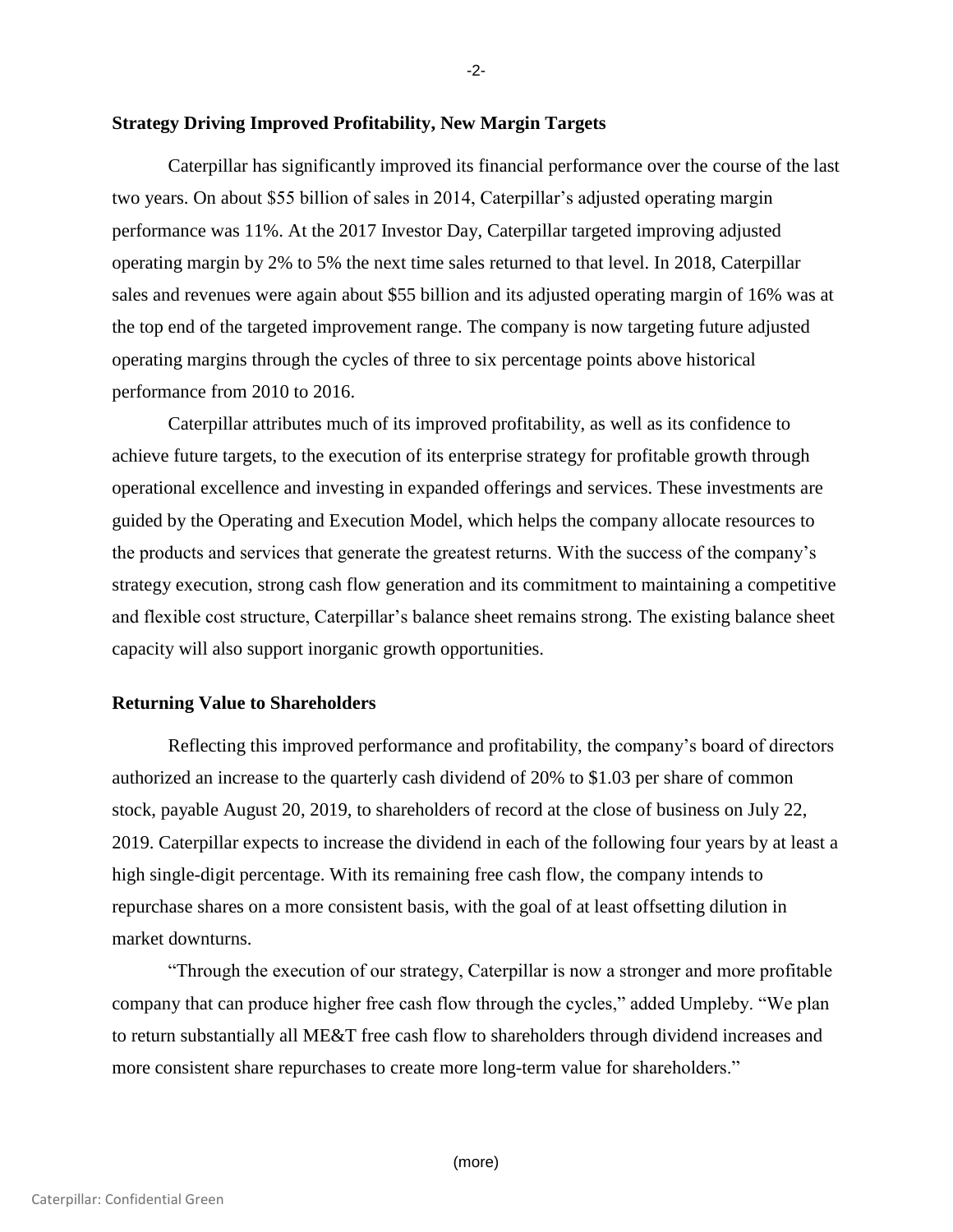#### **Emphasis on Services Growth**

Caterpillar's executive leadership team will describe its plans to grow services, which offer additional opportunity for profitable growth. Caterpillar intends to double ME&T services sales to about \$28 billion by 2026, from a 2016 baseline of about \$14 billion.

Caterpillar's services offerings encompass all the ways the company supports customer success after the equipment purchase, including aftermarket parts sales and digitally-enabled solutions. Services aim to maximize asset utilization and minimize downtime for customers, making them more efficient and lowering their owning and operating costs while providing a more consistent revenue stream for Caterpillar and improving profitability through the cycles.

The full investor presentation can be found at caterpillar.com/investors.

#### **About Caterpillar**

For more than 90 years, Caterpillar Inc. has been making sustainable progress possible and driving positive change on every continent. Customers turn to Caterpillar to help them develop infrastructure, energy and natural resource assets. With 2018 sales and revenues of \$54.722 billion, Caterpillar is the world's leading manufacturer of construction and mining equipment, diesel and natural gas engines, industrial gas turbines and diesel-electric locomotives. The company principally operates through its three primary segments - Construction Industries, Resource Industries and Energy & Transportation - and also provides financing and related services through its Financial Products segment. For more information, visit [caterpillar.com.](http://www.caterpillar.com/) To connect with us on social media, visit [caterpillar.com/social-media.](http://www.caterpillar.com/social-media)

#### **Forward-looking Statements**

Certain statements in this press release relate to future events and expectations and are forward-looking statements within the meaning of the Private Securities Litigation Reform Act of 1995. Words such as "believe," "estimate," "will be," "will," "would," "expect," "anticipate," "plan," "forecast," "target," "guide," "project," "intend," "could," "should" or other similar words or expressions often identify forward-looking statements. All statements other than statements of historical fact are forward-looking statements, including, without limitation, statements regarding our outlook, projections, forecasts or trend descriptions. These statements do not guarantee future performance and speak only as of the date they are made, and we do not undertake to update our forward-looking statements.

Caterpillar's actual results may differ materially from those described or implied in our forward-looking statements based on a number of factors, including, but not limited to: (i) global and regional economic conditions and economic conditions in the industries we serve; (ii) commodity price changes, material price increases, fluctuations in demand for our products or significant shortages of material; (iii) government monetary or fiscal policies; (iv) political and economic risks, commercial instability and events beyond our control in the countries in which we operate; (v) international trade policies and their impact on demand for our products and our competitive position, including the imposition of new tariffs or changes in existing tariff rates; (vi) our ability to develop, produce and market quality products that meet our customers' needs; (vii) the impact of the highly competitive environment in which we operate on our sales and pricing; (viii) information technology security threats and computer crime; (ix) inventory management decisions and sourcing practices of our dealers and our OEM customers; (x) a failure to realize, or a delay in realizing, all of the anticipated benefits of our acquisitions, joint ventures or divestitures; (xi) union disputes or other employee relations issues; (xii) adverse effects of unexpected events including natural